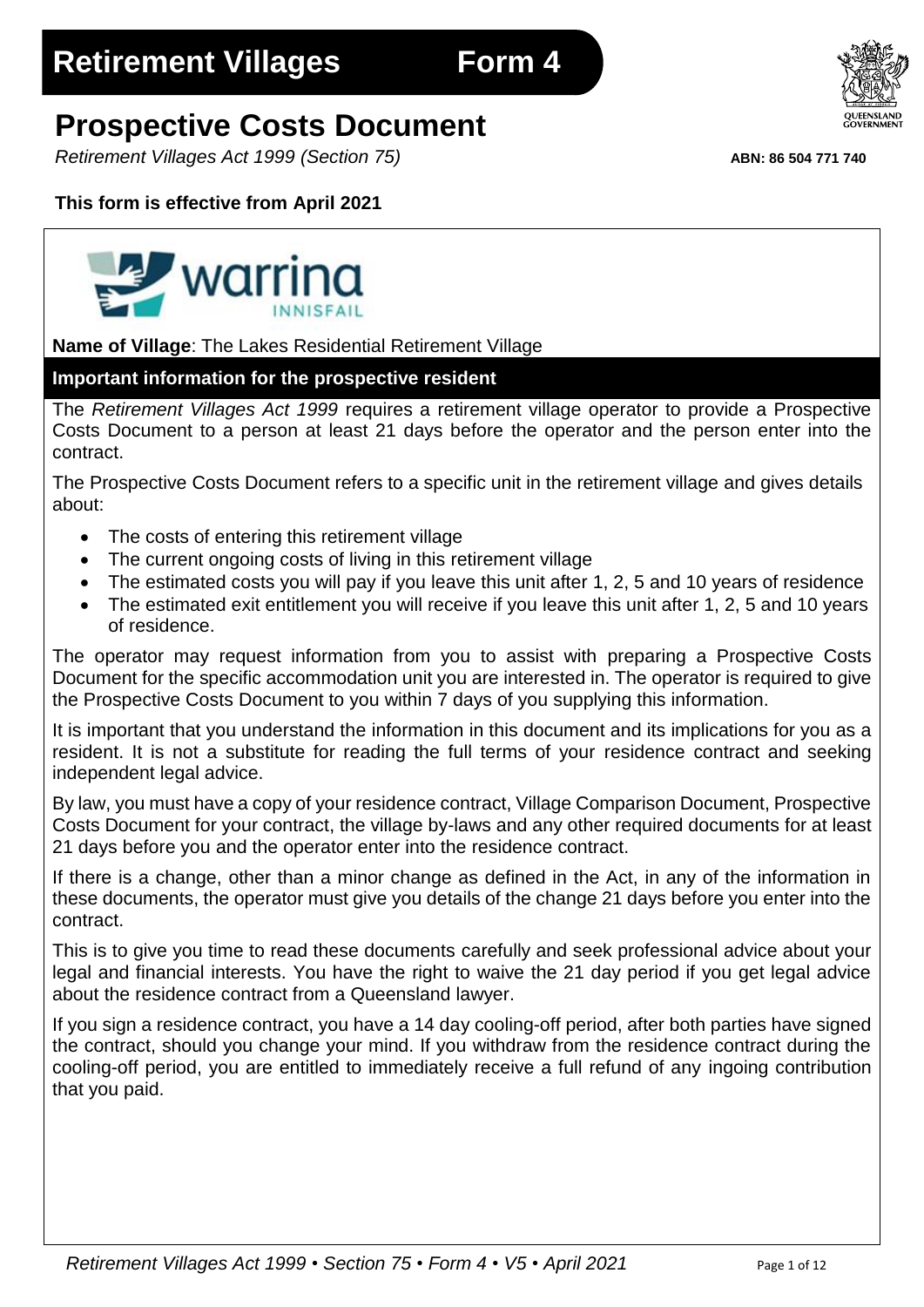#### **Notice for prospective residents**

Before you decide whether to live in a retirement village, you should:

- Seek independent legal advice about the retirement village contract there are different types of contracts and they can be complex
- Find out the financial commitments involved in particular, you should understand and consider ingoing costs, ongoing fees and charges (which can increase) and how much it will cost you when you leave the village permanently
- Consider any impacts to any pensions, rate subsidies and rebates you currently receive
- Consider what questions to ask the village manager before signing a contract
- Consider whether retirement village living provides the lifestyle that is right for you. Moving into a retirement village is very different to moving into a new house. It involves buying into a village with communal facilities where usually some of the costs of this lifestyle are deferred until you leave the village. These deferred costs when you leave your unit may be significant.
- Seek further information and advice to help with making a decision that is right for you. Some useful contacts are listed at the end of this document, including:
	- o Queensland Retirement Village and Park Advice Service (QRVPAS) which provides free information and legal assistance for residents and prospective residents of retirement villages.
	- o The Queensland Law Society which can provide a list of lawyers who practice retirement village law. See [www.qls.com.au](http://www.qls.com.au/) or phone: 1300 367 757.

#### **Part 1 – General information**

| 1.1 Name of<br>retirement village    | The Lakes Residential Retirement Village                                    |  |  |  |  |  |
|--------------------------------------|-----------------------------------------------------------------------------|--|--|--|--|--|
| 1.2 Address of<br>retirement village | <b>Street Address: 33 Emily Street</b>                                      |  |  |  |  |  |
|                                      | Suburb: INNISFAIL State: Qld<br>Post Code: 4860                             |  |  |  |  |  |
| 1.3 Prospective                      | Preferred title: $\Box$ Mr $\Box$ Mrs $\Box$ Ms $\Box$ Miss Other (specify) |  |  |  |  |  |
| resident/s                           |                                                                             |  |  |  |  |  |
|                                      |                                                                             |  |  |  |  |  |
|                                      |                                                                             |  |  |  |  |  |
|                                      |                                                                             |  |  |  |  |  |
|                                      |                                                                             |  |  |  |  |  |
|                                      | Preferred title: □ Mr □ Mrs □ Ms □ Miss Other (specify)                     |  |  |  |  |  |
|                                      |                                                                             |  |  |  |  |  |
|                                      |                                                                             |  |  |  |  |  |
|                                      |                                                                             |  |  |  |  |  |
|                                      |                                                                             |  |  |  |  |  |
|                                      |                                                                             |  |  |  |  |  |

*Retirement Villages Act 1999* • *Section 75* • *Form 4* • *V5 • April 2021* Page 2 of 12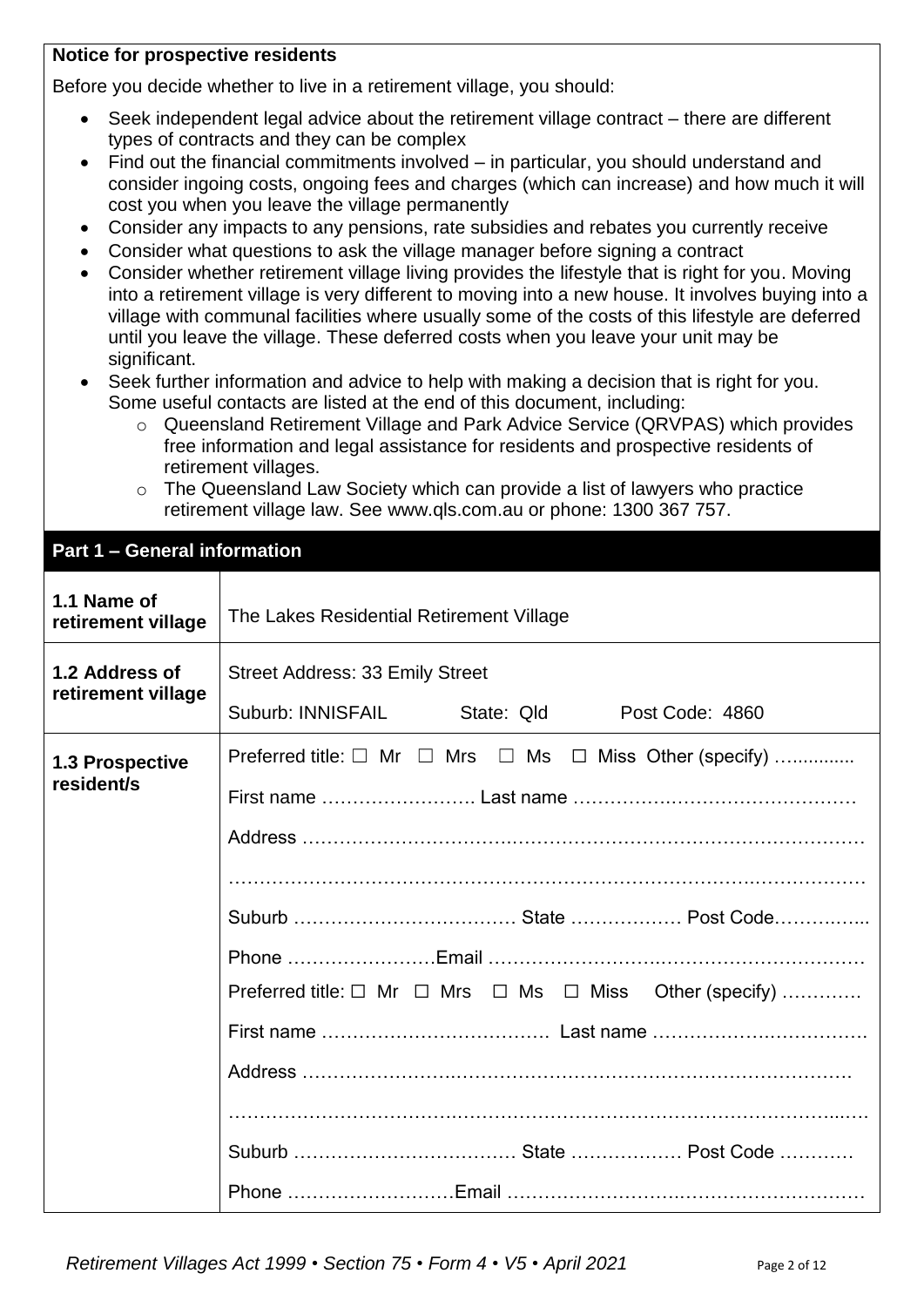| 1.4 Signature and<br>confirmation of<br>operator of<br>retirement village | I, Mary Camilleri of Warrina Innisfail, being the representative of the operator<br>of the retirement village certify the following information is correct as at 1 <sup>st</sup><br>October 2021.                                                             |  |  |  |  |  |
|---------------------------------------------------------------------------|---------------------------------------------------------------------------------------------------------------------------------------------------------------------------------------------------------------------------------------------------------------|--|--|--|--|--|
|                                                                           |                                                                                                                                                                                                                                                               |  |  |  |  |  |
| 1.5 Signature and<br>confirmation of                                      | This Prospective Costs Document was given on //                                                                                                                                                                                                               |  |  |  |  |  |
| prospective<br>resident                                                   |                                                                                                                                                                                                                                                               |  |  |  |  |  |
|                                                                           |                                                                                                                                                                                                                                                               |  |  |  |  |  |
| where that is permitted by law.                                           | <b>Note:</b> All amounts in this Prospective Costs Document are GST inclusive, unless stated otherwise                                                                                                                                                        |  |  |  |  |  |
|                                                                           | <b>Part 2 - Your Accommodation Unit details</b>                                                                                                                                                                                                               |  |  |  |  |  |
| 2.1 Number /<br><b>Address of</b>                                         |                                                                                                                                                                                                                                                               |  |  |  |  |  |
| <b>Accommodation</b><br>Unit (the Unit)                                   | <b>Street Address: 33 Emily Street</b>                                                                                                                                                                                                                        |  |  |  |  |  |
|                                                                           | Suburb: INNISFAIL<br>State: QLD<br>Post Code: 4860                                                                                                                                                                                                            |  |  |  |  |  |
| 2.2 The Unit is:                                                          | <b>Independent Living Unit</b><br>Two bedrooms<br>$\circ$                                                                                                                                                                                                     |  |  |  |  |  |
| 2.3 The tenure of<br>the Unit is:                                         | Licence (non-owner resident)<br>$\bullet$                                                                                                                                                                                                                     |  |  |  |  |  |
| 2.4 The car<br>parking for the<br>Unit is:                                | Own garage or carport attached to the unit<br>$\bullet$                                                                                                                                                                                                       |  |  |  |  |  |
| 2.5 Unit layout<br>and access and<br>design features                      | Details of the layout of the Unit are shown in the layout plan attached to this<br>Prospective Costs Document. The layout plan also shows the location, size,<br>and other features for any separate carport, garage, storage or other areas for<br>the Unit. |  |  |  |  |  |
|                                                                           | The Unit has the following access and design features:                                                                                                                                                                                                        |  |  |  |  |  |
|                                                                           | $\Box$ Level access from the street into and between all areas of the unit (i.e. no<br>external or internal steps or stairs)                                                                                                                                  |  |  |  |  |  |
|                                                                           | $\boxtimes$ Alternatively, a ramp, elevator or lift allows entry into the unit                                                                                                                                                                                |  |  |  |  |  |
|                                                                           | $\boxtimes$ Step free (hobless) shower                                                                                                                                                                                                                        |  |  |  |  |  |
|                                                                           | $\boxtimes$ Width of doorways allow for wheelchair access                                                                                                                                                                                                     |  |  |  |  |  |
|                                                                           | $\Box$ Toilet accessible in a wheelchair                                                                                                                                                                                                                      |  |  |  |  |  |
|                                                                           |                                                                                                                                                                                                                                                               |  |  |  |  |  |
|                                                                           | $\Box$ None                                                                                                                                                                                                                                                   |  |  |  |  |  |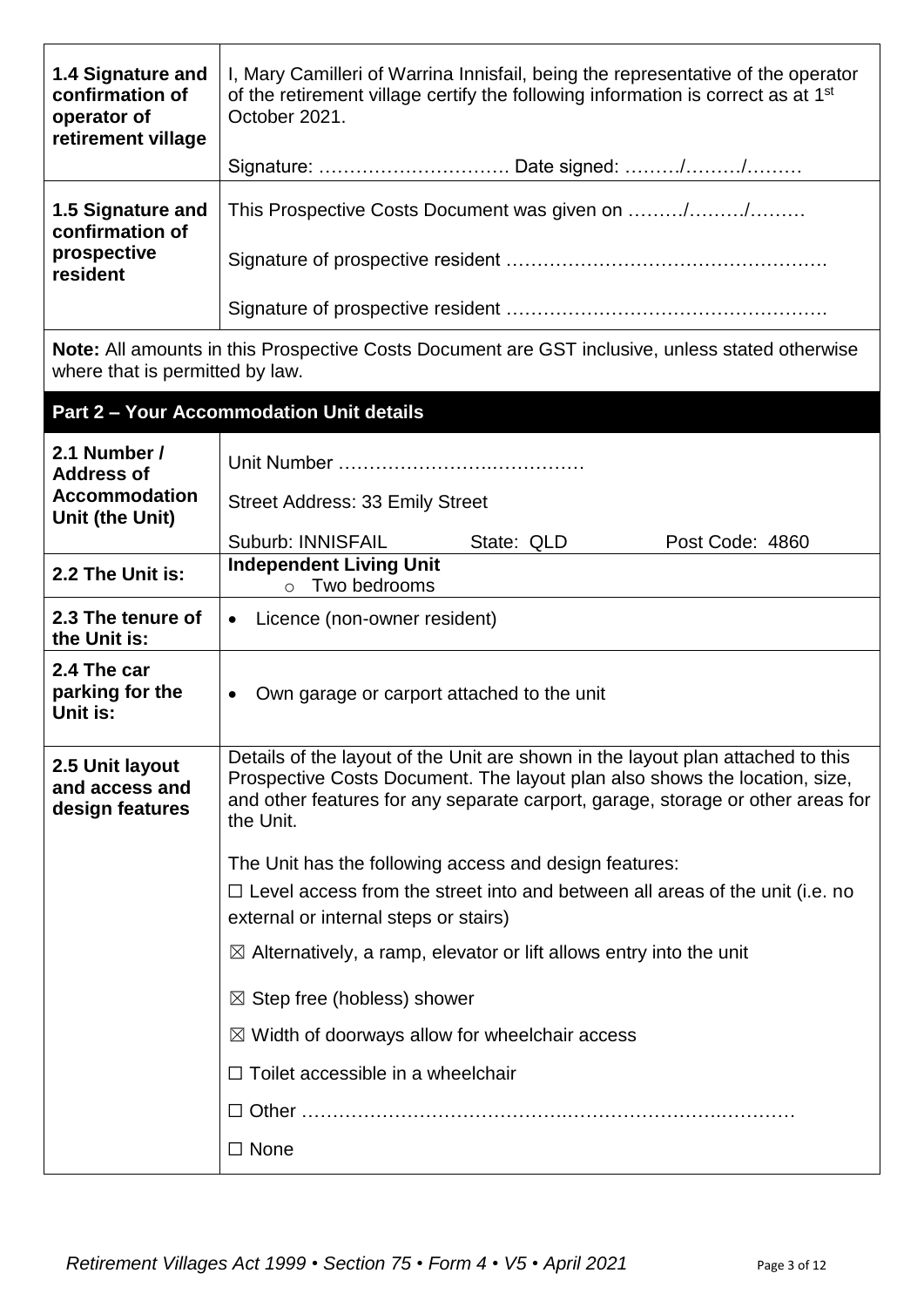| 2.6 The following<br>fixtures, fittings<br>and furnishing<br>will be provided<br>in the Unit:        | Kitchen cupboards, sink, oven, range hood, stove cook top, linen and laundry<br>cupboards, laundry tub, hot water system, bedroom built in robes, emergency<br>alarm, garage cupboard, internal clothes line, TV aerial, bathroom amenities,<br>telephone socket, fans, lights, air conditioner. |  |  |  |  |
|------------------------------------------------------------------------------------------------------|--------------------------------------------------------------------------------------------------------------------------------------------------------------------------------------------------------------------------------------------------------------------------------------------------|--|--|--|--|
| 2.7 The land is<br>subject to the<br>following<br>encumbrances,<br>endorsements or<br>other charges: | Real property description: L147 NR 839141                                                                                                                                                                                                                                                        |  |  |  |  |
|                                                                                                      | Part 3 - Ingoing contribution and other entry costs - to move into the Unit                                                                                                                                                                                                                      |  |  |  |  |
| 3.1 To become a                                                                                      | $\boxtimes$ an ingoing contribution of \$195,000                                                                                                                                                                                                                                                 |  |  |  |  |
| resident, you<br>must pay these<br>amounts:                                                          | $\Box$ (freehold / strata title residents) the purchase price of your Unit of \$<br>$(including any deposit of $)$                                                                                                                                                                               |  |  |  |  |
|                                                                                                      | $\Box$ transfer or stamp duty of \$                                                                                                                                                                                                                                                              |  |  |  |  |
|                                                                                                      | $\Box$ costs related to your residence contract of \$                                                                                                                                                                                                                                            |  |  |  |  |
|                                                                                                      |                                                                                                                                                                                                                                                                                                  |  |  |  |  |
|                                                                                                      |                                                                                                                                                                                                                                                                                                  |  |  |  |  |
|                                                                                                      |                                                                                                                                                                                                                                                                                                  |  |  |  |  |
|                                                                                                      | amount may be adjusted based on the final contract date)                                                                                                                                                                                                                                         |  |  |  |  |
|                                                                                                      | □ other costs of \$for                                                                                                                                                                                                                                                                           |  |  |  |  |
| 3.2 The total<br>amount payable<br>on entry is:                                                      | \$195,000.00                                                                                                                                                                                                                                                                                     |  |  |  |  |
|                                                                                                      | <b>Note:</b> You may have additional costs in seeking your own legal or financial advice.                                                                                                                                                                                                        |  |  |  |  |
|                                                                                                      | Part 4 - Ongoing costs - to live in the Unit                                                                                                                                                                                                                                                     |  |  |  |  |
|                                                                                                      | To live in the Unit in the village, you must pay the following charges and costs:                                                                                                                                                                                                                |  |  |  |  |
| 4.1 General<br><b>Services Charge</b><br>is:                                                         | currently \$104.37 per Week                                                                                                                                                                                                                                                                      |  |  |  |  |
| 4.2 Maintenance<br><b>Reserve Fund</b><br>contribution is:                                           | currently \$24.50 per Week                                                                                                                                                                                                                                                                       |  |  |  |  |
| <b>4.3 Personal</b><br>services charge<br>for selected<br>services (if<br>known) are:                | Service: 1 Whitegood currently \$3.50 per Week<br>$\bullet$<br>Service: 2 Whitegoods currently \$7.00 per Week<br>$\bullet$<br>Service: 3 Whitegoods currently \$10.50 per Week                                                                                                                  |  |  |  |  |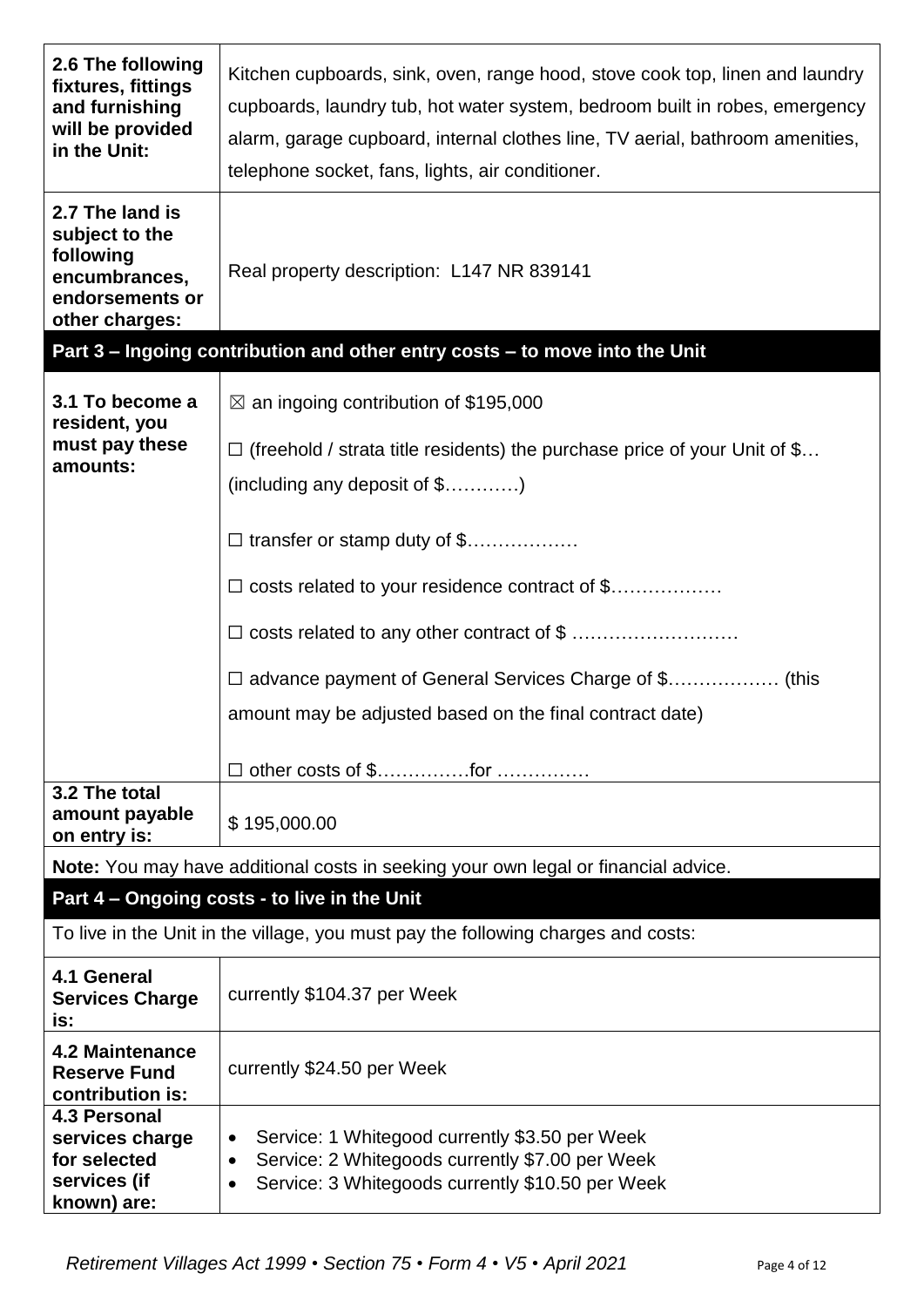| 4.4 Other regular<br>ongoing fees or<br>charges             | $\bullet$                                                               |                                      |                                                                     |               |               |  |  |
|-------------------------------------------------------------|-------------------------------------------------------------------------|--------------------------------------|---------------------------------------------------------------------|---------------|---------------|--|--|
| 4.5 Total regular<br>ongoing costs<br>are:                  | currently \$128.87 per Week                                             |                                      |                                                                     |               |               |  |  |
| 4.6 Costs for the                                           | $\Box$ Building insurance                                               |                                      |                                                                     |               |               |  |  |
| Unit not included                                           |                                                                         |                                      | (if the Unit is free standing and the lot is owned by the resident) |               |               |  |  |
| in the General                                              |                                                                         |                                      |                                                                     |               |               |  |  |
| <b>Services Charge,</b><br>which the                        | $\boxtimes$ Contents insurance                                          |                                      |                                                                     |               |               |  |  |
| resident pays for                                           | $\Box$ Council rates of \$  per year                                    |                                      |                                                                     |               |               |  |  |
| separately:                                                 | $\Box$ Water rates                                                      |                                      |                                                                     |               |               |  |  |
|                                                             | $\Box$ Utilities – electricity, gas                                     |                                      |                                                                     |               |               |  |  |
|                                                             | $\boxtimes$ Telephone                                                   |                                      |                                                                     |               |               |  |  |
|                                                             | $\boxtimes$ Internet                                                    |                                      |                                                                     |               |               |  |  |
|                                                             | $\boxtimes$ Pay TV                                                      |                                      |                                                                     |               |               |  |  |
|                                                             | $\Box$ Other /optional services at \$ for                               |                                      |                                                                     |               |               |  |  |
| 4.7 Other<br>occasional or                                  | $\Box$ Unit fixtures                                                    |                                      |                                                                     |               |               |  |  |
| ongoing costs for<br>repair,                                | $\Box$ Unit fittings                                                    |                                      |                                                                     |               |               |  |  |
| maintenance and<br>replacement of                           | $\Box$ Unit appliances                                                  |                                      |                                                                     |               |               |  |  |
| items in the unit<br>that the resident<br>pays for include: |                                                                         |                                      |                                                                     |               |               |  |  |
|                                                             | <b>Type</b>                                                             | <b>Amount</b>                        | <b>Insurer</b>                                                      | <b>Period</b> | <b>Excess</b> |  |  |
| 4.8 Insurance<br>policies taken out                         | <b>Public Liability</b>                                                 | \$20,000,000                         | Pen<br>Underwriting                                                 | To 30.07.22   | \$1,000       |  |  |
| by the village<br>operator include:                         | <b>Building</b><br>(including<br>reinstatement)                         | \$4,000,000                          | <b>Berkshire</b><br>Hathaway                                        | To 30.07.22   | \$25,000      |  |  |
|                                                             | Contents (not<br>owned by<br>residents)                                 | Included in<br>building<br>insurance | <b>Berkshire</b><br>Hathaway                                        | To 30.07.22   | \$25,000      |  |  |
|                                                             | Plant and                                                               | Included to                          | <b>Berkshire</b>                                                    | To 30.07.22   | \$25,000      |  |  |
|                                                             | Equipment<br>Workcover                                                  | <b>ISR</b>                           | Hathaway<br>Workcover                                               | To 30.09.22   |               |  |  |
|                                                             | Volunteer                                                               | \$1,000,000                          | Zurich                                                              | To 30.07.22   |               |  |  |
|                                                             | <b>Other ISR</b>                                                        | \$4,500,000                          | <b>Berkshire</b><br>Hathaway                                        | To 30.07.22   | \$25,000      |  |  |
|                                                             | Note: Residents contribute to the costs of these insurances through the |                                      |                                                                     |               |               |  |  |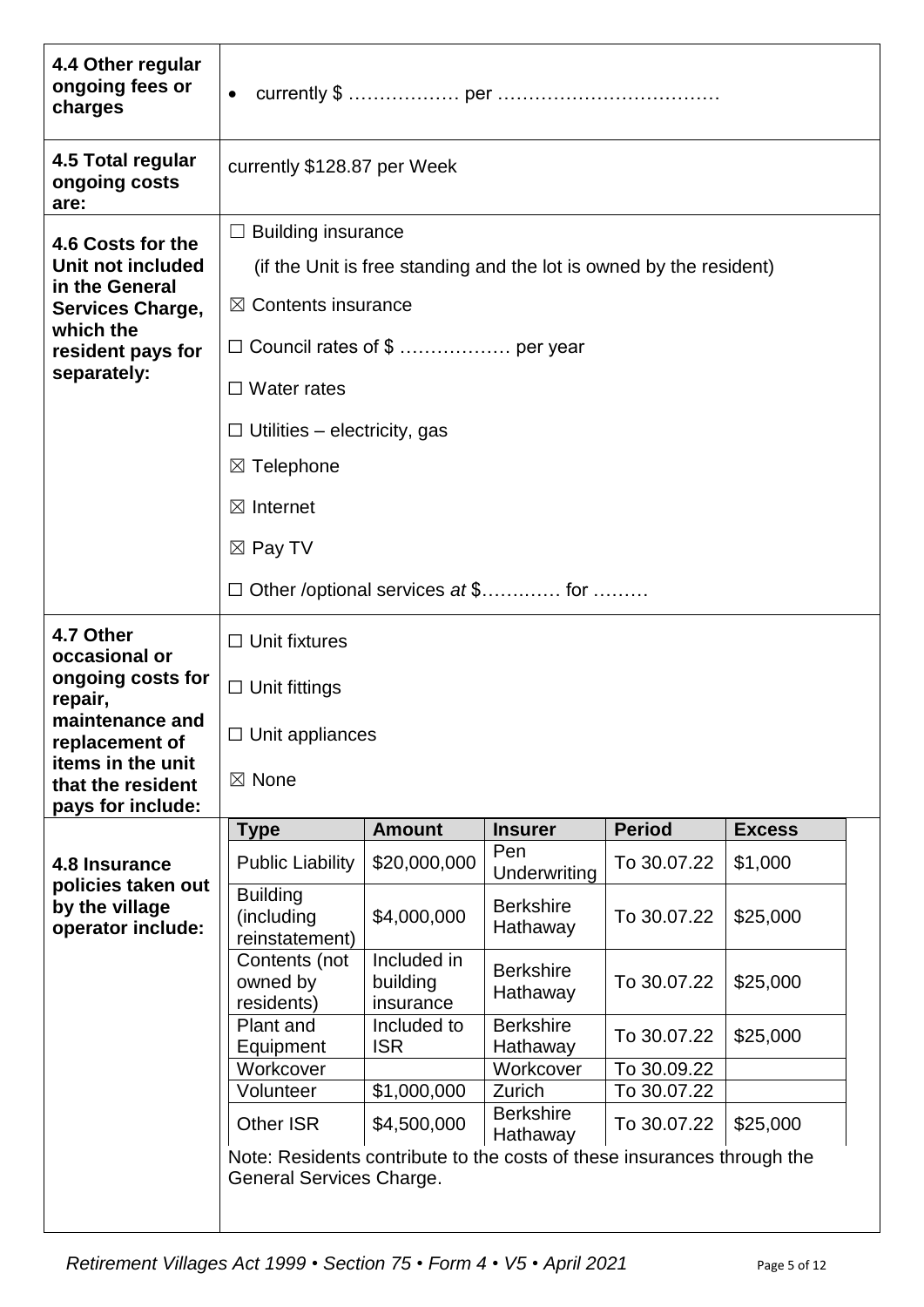# **Part 5– Exit fee, reinstatement of Unit and other exit costs - when you leave the Unit**

On termination of your residence contract and leaving the Unit, the following exit fee and other exit costs will be payable to the operator. This exit fee is also referred to as a 'deferred management fee' (DMF).

|                                                                                                                                                                                              | $100 \sqrt{P}$                                                       |                                                                                                                                                                     |                  |  |  |
|----------------------------------------------------------------------------------------------------------------------------------------------------------------------------------------------|----------------------------------------------------------------------|---------------------------------------------------------------------------------------------------------------------------------------------------------------------|------------------|--|--|
|                                                                                                                                                                                              | 5.1 Do you pay                                                       |                                                                                                                                                                     |                  |  |  |
|                                                                                                                                                                                              | any exit fee when                                                    |                                                                                                                                                                     |                  |  |  |
|                                                                                                                                                                                              | you leave the                                                        | $\boxtimes$ Yes $\Box$ No                                                                                                                                           |                  |  |  |
|                                                                                                                                                                                              | Unit?                                                                |                                                                                                                                                                     |                  |  |  |
|                                                                                                                                                                                              | 5.2 Exit fee for the Unit is:                                        |                                                                                                                                                                     |                  |  |  |
|                                                                                                                                                                                              | Time period from                                                     | Exit fee calculation based on:                                                                                                                                      | Exit fee payable |  |  |
|                                                                                                                                                                                              | date of occupation of                                                |                                                                                                                                                                     |                  |  |  |
|                                                                                                                                                                                              | your Unit to the date                                                | your ingoing contribution<br>$\bullet$                                                                                                                              |                  |  |  |
|                                                                                                                                                                                              | you cease to reside                                                  |                                                                                                                                                                     |                  |  |  |
|                                                                                                                                                                                              | in your Unit                                                         |                                                                                                                                                                     |                  |  |  |
|                                                                                                                                                                                              |                                                                      |                                                                                                                                                                     |                  |  |  |
|                                                                                                                                                                                              | 1 year                                                               | 10% of \$195,000                                                                                                                                                    | \$175,500.00     |  |  |
|                                                                                                                                                                                              |                                                                      |                                                                                                                                                                     |                  |  |  |
|                                                                                                                                                                                              | 2 years                                                              | 20% of \$195,000                                                                                                                                                    | \$156,000.00     |  |  |
|                                                                                                                                                                                              | 3 years                                                              |                                                                                                                                                                     |                  |  |  |
|                                                                                                                                                                                              |                                                                      | 30% of \$195,000                                                                                                                                                    | \$136,500.00     |  |  |
|                                                                                                                                                                                              | 4 years                                                              |                                                                                                                                                                     |                  |  |  |
|                                                                                                                                                                                              |                                                                      | 35% of \$195,000                                                                                                                                                    | \$126,750.00     |  |  |
|                                                                                                                                                                                              | 5 years                                                              | 35% of \$195,000                                                                                                                                                    | \$126,750.00     |  |  |
|                                                                                                                                                                                              |                                                                      |                                                                                                                                                                     |                  |  |  |
|                                                                                                                                                                                              | 10 years                                                             | 35% of \$195,000                                                                                                                                                    | \$126,750.00     |  |  |
|                                                                                                                                                                                              |                                                                      | Note: if your period of occupation is not a whole number of years, your exit fee will be                                                                            |                  |  |  |
|                                                                                                                                                                                              | worked out on a daily basis.                                         |                                                                                                                                                                     |                  |  |  |
|                                                                                                                                                                                              |                                                                      |                                                                                                                                                                     |                  |  |  |
|                                                                                                                                                                                              |                                                                      | The maximum (or capped) exit fee is 35% of your Ingoing Contribution after four (4) years of                                                                        |                  |  |  |
|                                                                                                                                                                                              | residence.                                                           |                                                                                                                                                                     |                  |  |  |
|                                                                                                                                                                                              |                                                                      |                                                                                                                                                                     |                  |  |  |
|                                                                                                                                                                                              |                                                                      | The minimum exit fee is 10% of your Ingoing Contribution prorated daily for time in                                                                                 |                  |  |  |
|                                                                                                                                                                                              |                                                                      | residence during Year 1, i.e. Ingoing Contribution x 10% x 1/365                                                                                                    |                  |  |  |
|                                                                                                                                                                                              |                                                                      |                                                                                                                                                                     |                  |  |  |
|                                                                                                                                                                                              |                                                                      | Also refer to the estimated exit entitlement table in Part 7                                                                                                        |                  |  |  |
|                                                                                                                                                                                              | 5.3                                                                  |                                                                                                                                                                     |                  |  |  |
|                                                                                                                                                                                              | Reinstatement                                                        | $\boxtimes$ All costs of replacement and repairs reasonably necessary to return your<br>Unit to the condition it was in when you moved in, apart from fair wear and |                  |  |  |
|                                                                                                                                                                                              | costs for the Unit                                                   |                                                                                                                                                                     |                  |  |  |
| when you leave                                                                                                                                                                               |                                                                      | tear and any renovations or changes to the condition of the Unit carried out<br>with the agreement of the operator and resident                                     |                  |  |  |
|                                                                                                                                                                                              | include:                                                             |                                                                                                                                                                     |                  |  |  |
|                                                                                                                                                                                              | $\Box$ No requirement for reinstatement of the Unit                  |                                                                                                                                                                     |                  |  |  |
|                                                                                                                                                                                              | <b>5.4 Renovation</b>                                                |                                                                                                                                                                     |                  |  |  |
| costs for the Unit<br>proportion you are to share in any capital gain on the sale of your Unit under<br>when you leave<br>your residence contract<br>are:<br>$\boxtimes$ No renovation costs |                                                                      | $\Box$ % of any renovation costs payable by you, based on the same                                                                                                  |                  |  |  |
|                                                                                                                                                                                              |                                                                      |                                                                                                                                                                     |                  |  |  |
|                                                                                                                                                                                              |                                                                      |                                                                                                                                                                     |                  |  |  |
|                                                                                                                                                                                              |                                                                      |                                                                                                                                                                     |                  |  |  |
|                                                                                                                                                                                              | 5.5 Sale costs for                                                   |                                                                                                                                                                     |                  |  |  |
| $\Box$ % of the agreed marketing and advertising costs, currently<br>the Unit (incurred                                                                                                      |                                                                      |                                                                                                                                                                     |                  |  |  |
|                                                                                                                                                                                              | by the operator in                                                   | approximately \$                                                                                                                                                    |                  |  |  |
|                                                                                                                                                                                              | selling the right                                                    |                                                                                                                                                                     |                  |  |  |
|                                                                                                                                                                                              | to reside in the<br>$\Box$ % of the legal costs, currently set at \$ |                                                                                                                                                                     |                  |  |  |
|                                                                                                                                                                                              | Unit) include:                                                       |                                                                                                                                                                     |                  |  |  |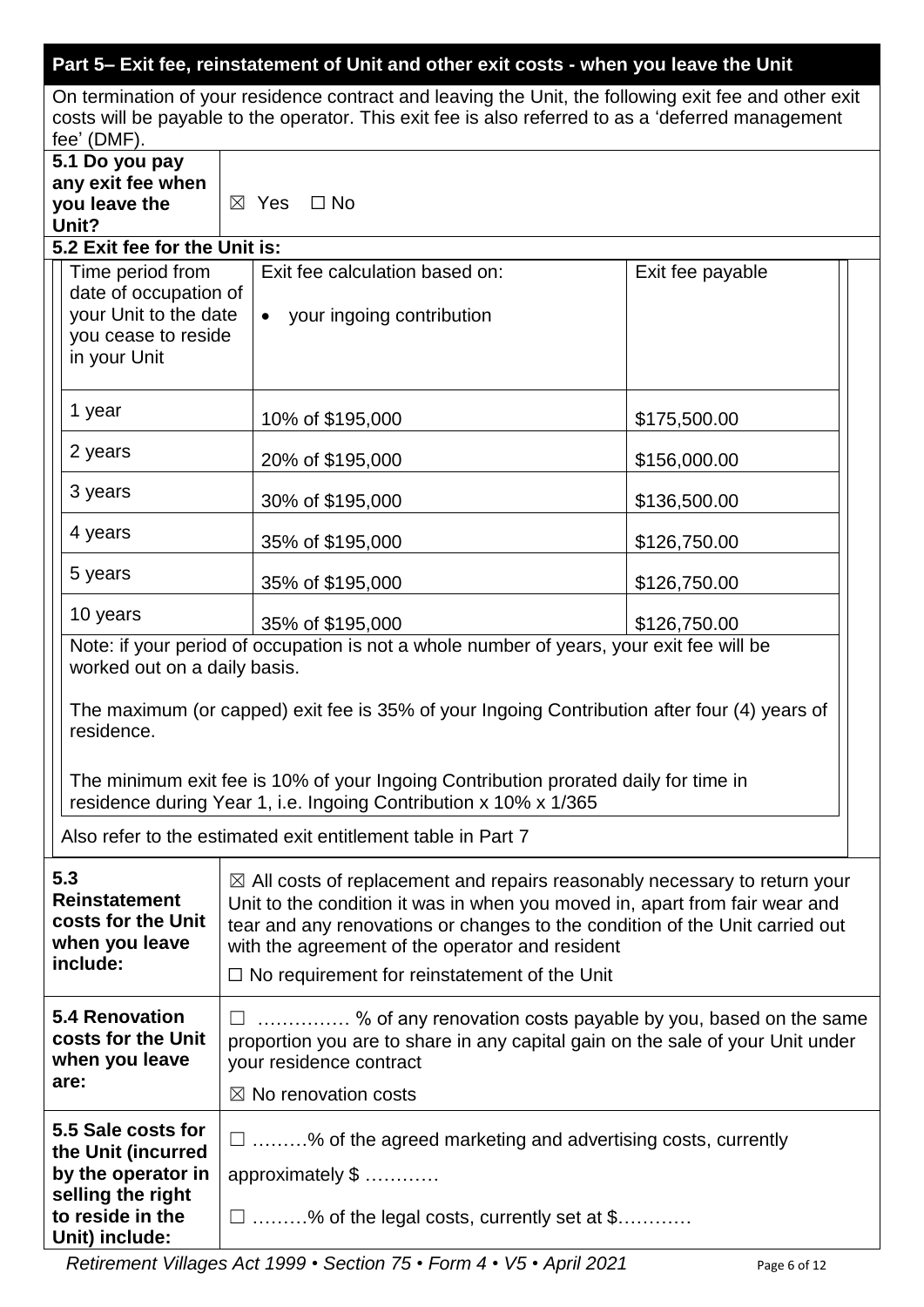|                                                                                                                                                                                                            | $\Box$ % of valuer's fee (if you and operator cannot agree on resale value)                                                                                                                                                                                                                                                                                                                              |  |  |  |  |
|------------------------------------------------------------------------------------------------------------------------------------------------------------------------------------------------------------|----------------------------------------------------------------------------------------------------------------------------------------------------------------------------------------------------------------------------------------------------------------------------------------------------------------------------------------------------------------------------------------------------------|--|--|--|--|
|                                                                                                                                                                                                            |                                                                                                                                                                                                                                                                                                                                                                                                          |  |  |  |  |
|                                                                                                                                                                                                            | Note: The sale costs must be based on the actual costs for the sale of your<br>Unit and is allocated in the same proportion as you and the operator share the<br>gross ingoing contribution on the sale of the right to reside under your<br>residence contract. If you engage a real estate agent to sell the right to reside<br>in the Unit you must pay the real estate agent's costs and commission. |  |  |  |  |
| 5.6 Ongoing<br>charges after<br>vacating your<br>Unit and until the<br>right to reside in<br>the Unit is sold to<br>the next resident<br>are:                                                              | $\boxtimes$ General Services Charge and Maintenance Reserve Fund contribution at<br>full rate for 90 days unless the right to reside in the Unit is sold earlier<br>currently \$18.41 per day.                                                                                                                                                                                                           |  |  |  |  |
| 5.7 Other exit<br>costs that you<br>may need to pay<br>include:                                                                                                                                            | $\boxtimes$ Other costs: If applicable, removal of and/or repairs to walls from any<br>personal fixture and fittings.<br>$\Box$ None                                                                                                                                                                                                                                                                     |  |  |  |  |
|                                                                                                                                                                                                            | Part 6 - Exit entitlement for leasehold / license unit                                                                                                                                                                                                                                                                                                                                                   |  |  |  |  |
|                                                                                                                                                                                                            | An exit entitlement is the amount the operator may be required to pay you under your residence<br>contract after your right to reside is terminated and you leave the unit.                                                                                                                                                                                                                              |  |  |  |  |
| 6.1 How is the<br>exit entitlement<br>which the<br>operator will pay<br>you worked out?                                                                                                                    | Ingoing Contribution paid less 10% per annum calculated daily for 3 years,<br>then 5% calculated daily during the 4 <sup>th</sup> year to a maximum of 35%.<br>Refer to table over page for estimated exit entitlements.                                                                                                                                                                                 |  |  |  |  |
| 6.2 Capital gain -<br>Will you be<br>entitled to share<br>in any capital<br>gain on your unit<br>(if the next<br>resident pays a<br>higher in-going<br>contribution /<br>purchase price<br>than you paid)? | $\Box$ Yes<br>$\boxtimes$ No                                                                                                                                                                                                                                                                                                                                                                             |  |  |  |  |
| 6.3 Capital loss -<br>Will you be<br>required to share<br>in any capital<br>loss on your unit<br>(if the next<br>resident pays a<br>lower in-going<br>contribution /<br>purchase price<br>than you paid)?  | $\Box$ Yes<br>$\boxtimes$ No                                                                                                                                                                                                                                                                                                                                                                             |  |  |  |  |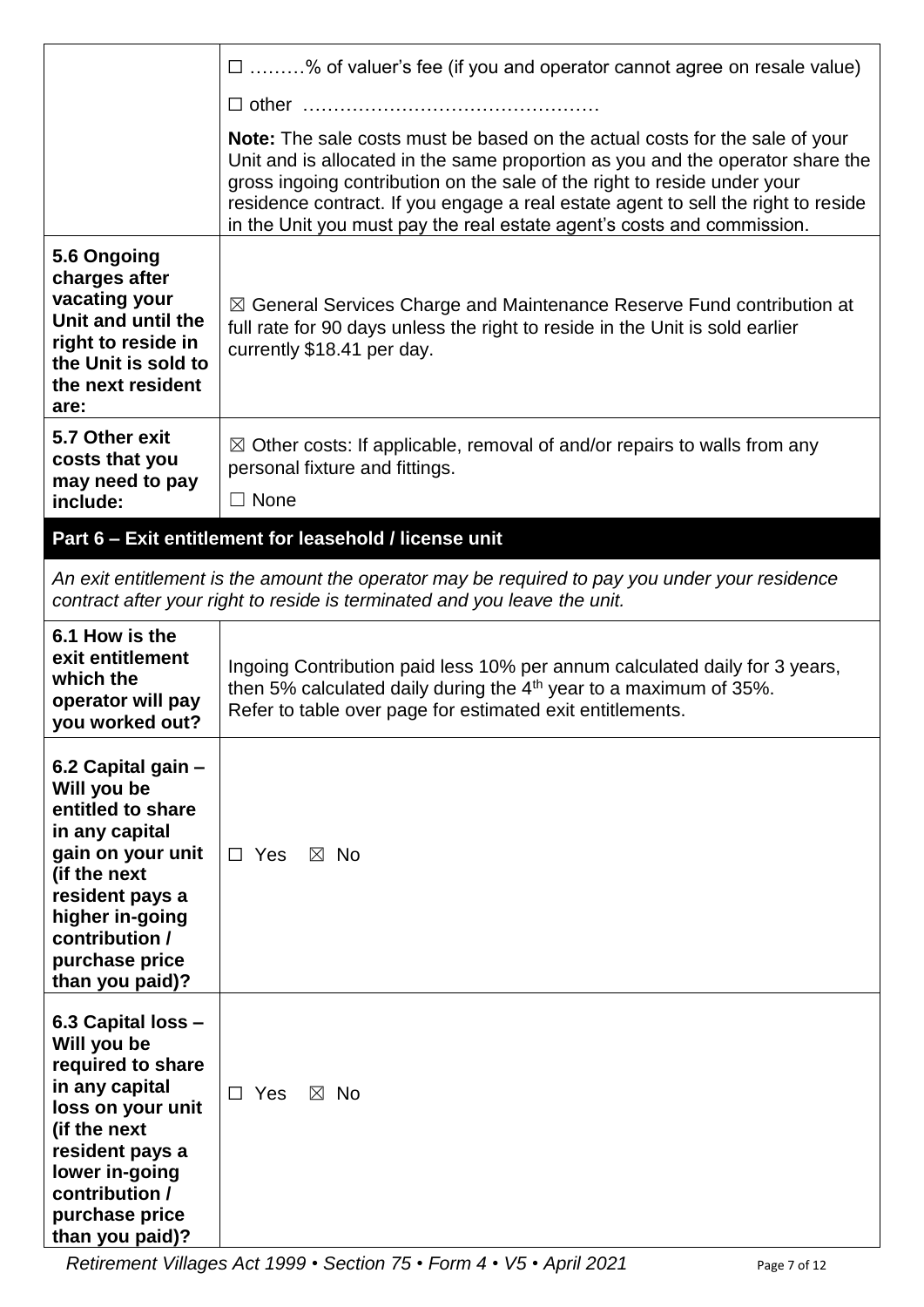| 6.4 When is the<br>exit entitlement<br>payable? | $\boxtimes$ Nine (9) months after your residence contract terminates, unless your Unit<br>is resold earlier. If this happens you will be paid your exit entitlement within 14<br>days after the settlement of the sale of the right to reside to the next resident<br>or the operator.                                                                                                                                                                                                                         |
|-------------------------------------------------|----------------------------------------------------------------------------------------------------------------------------------------------------------------------------------------------------------------------------------------------------------------------------------------------------------------------------------------------------------------------------------------------------------------------------------------------------------------------------------------------------------------|
|                                                 | Note: By law, your exit entitlement must be paid to you by the operator no<br>later than 18 months after the termination date of your residence contract,<br>even if the right to reside in your unit has not been resold, unless the operator<br>has been granted an extension for payment by the Queensland Civil and<br>Administrative Tribunal (QCAT). An operator is entitled to see the probate or<br>letters of administration before paying the exit entitlement of a former resident<br>who has died. |

 $\mathsf{r}$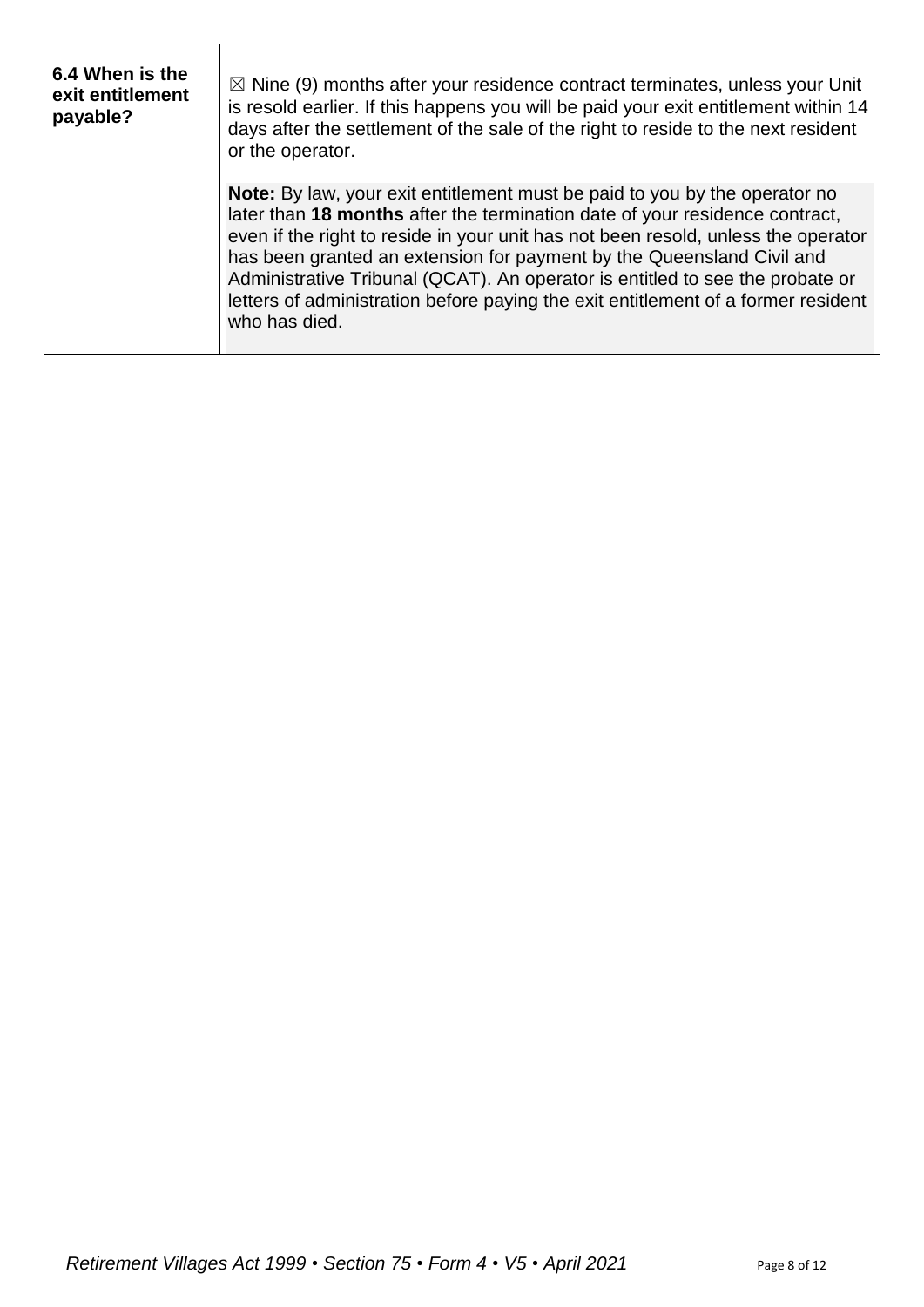## **Part 7 – Estimated resident exit entitlements when resident exits after 1, 2, 5 and 10 years of residence**

The estimated refund does not include amounts for outstanding General Services Charge, Maintenance Reserve Fund contribution or personal services charges, if applicable. These amounts may further reduce your estimated exit entitlement payment.

#### **Base Amount** is the Ingoing contribution \$175,000

|                                                                                                                                                                                                                         | Exit after 1 year<br>residence | Exit after 2 years<br>residence | Exit after 3 years<br>residence | Exit after 4 years<br>(or later)<br>residence |
|-------------------------------------------------------------------------------------------------------------------------------------------------------------------------------------------------------------------------|--------------------------------|---------------------------------|---------------------------------|-----------------------------------------------|
| Refund of ingoing contribution paid by you                                                                                                                                                                              | \$195,000                      | \$195,000                       | \$\$195,000                     | \$195,000                                     |
| If applicable, estimated resale price / next resident<br>ingoing contribution*                                                                                                                                          | \$                             | \$                              | \$                              | \$                                            |
| If applicable, [plus or minus] your share of estimated<br>capital [gain or loss] based on the difference between<br>your ingoing contribution and the estimated resale price<br>/ next resident ingoing contribution    | \$                             | \$                              | \$                              | \$                                            |
| Minus estimated exit fee, based on:<br>• 10% after 1 year<br>• 20% after 2 years<br>• 30% after 3 years<br>• 35% after 4 years<br>$\circ$ of your ingoing contribution                                                  | \$19,500                       | \$39,000                        | \$58,500                        | \$68,250                                      |
| Minus estimated sales costs                                                                                                                                                                                             | \$                             | \$                              | \$                              | $\boldsymbol{\mathsf{S}}$                     |
| Minus estimated legal costs                                                                                                                                                                                             | \$                             | \$                              | \$                              | \$                                            |
| Minus estimated other costs                                                                                                                                                                                             | \$                             | \$                              | \$                              | $\boldsymbol{\mathsf{S}}$                     |
| Total estimated exit entitlement payable to resident<br>(excluding estimated reinstatement and renovation<br>costs) (no later than 9 months after termination of<br>residence contract - refer to Item 6.4 for details) | \$175,500                      | \$156,000                       | \$136,500                       | \$126,750                                     |
| Minus estimated reinstatement costs (refer Item 5.3)                                                                                                                                                                    |                                |                                 |                                 |                                               |
| Minus estimated renovation costs (if applies – refer Item<br>5.4)                                                                                                                                                       |                                |                                 |                                 |                                               |

*Retirement Villages Act 1999* • *Section 75* • *Form 4* • *V5 • April 2021* Page 9 of 12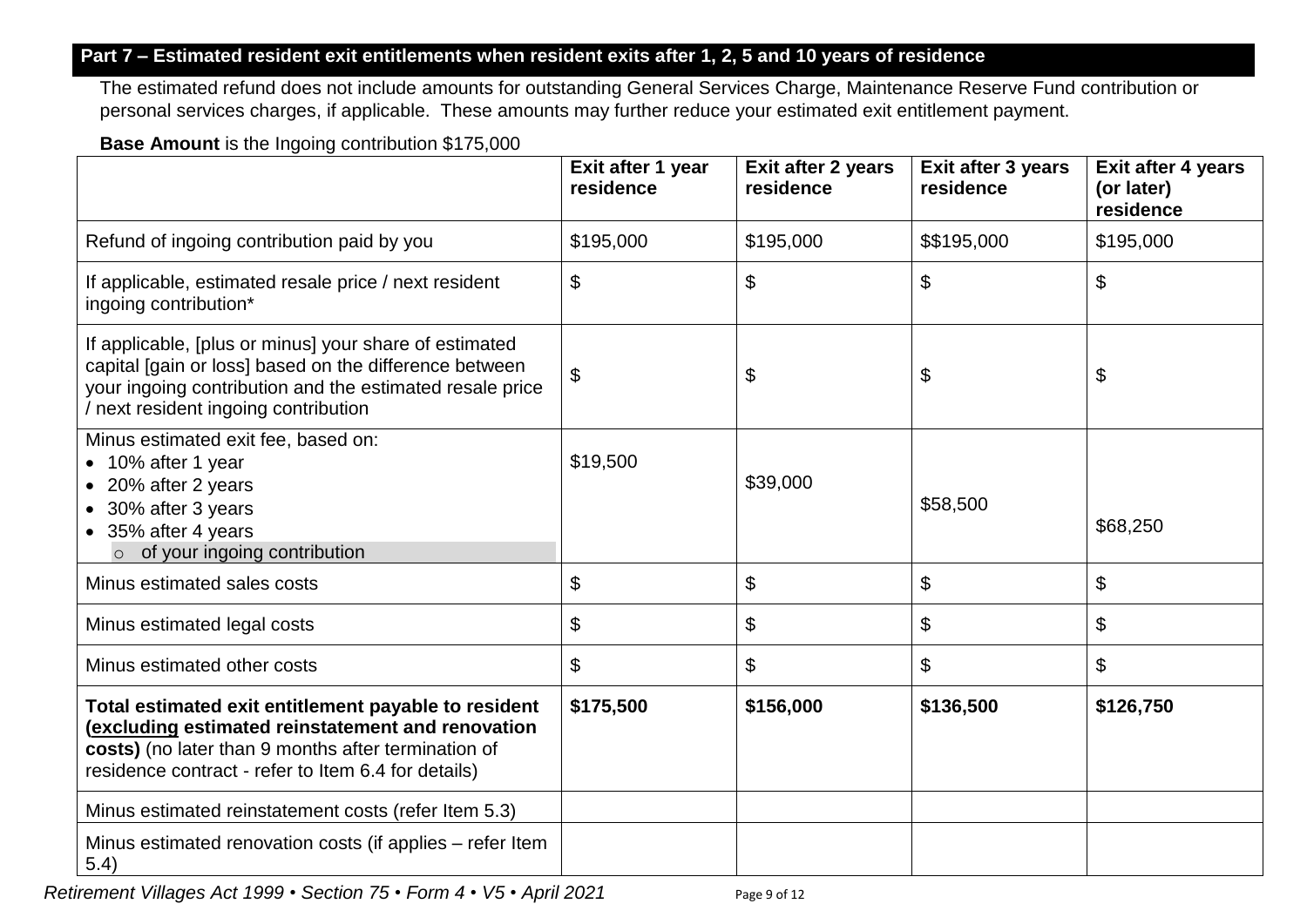| Total estimated exit entitlement payable to resident                                                                                                   | \$175.500 | \$156,000 | \$136,500 | \$126,750 |
|--------------------------------------------------------------------------------------------------------------------------------------------------------|-----------|-----------|-----------|-----------|
| l (no later than 9 months after termination of residence                                                                                               |           |           |           |           |
| contract - refer to Item 6.4 for details)                                                                                                              |           |           |           |           |
| *The estimated resale price $\ell$ peyt ingging contribution for the Unit is begad on the eperator's estimate of N $\ell$ $\ell$ annual conital grouth |           |           |           |           |

The estimated resale price / next ingoing contribution for the Unit is based on the operator's estimate of N/A % annual capital growth on the market value of the Unit OR

The estimated resale price / next ingoing contribution for the Unit is based on factors other than or in addition to the market value of the Unit The operator does not warrant that the resale prices or next ongoing contribution used in the calculation estimates will in fact be achieved at the time of resale / next ingoing contribution.

Actual reinstatement costs will be subject to entry and exit condition reports at the time of termination.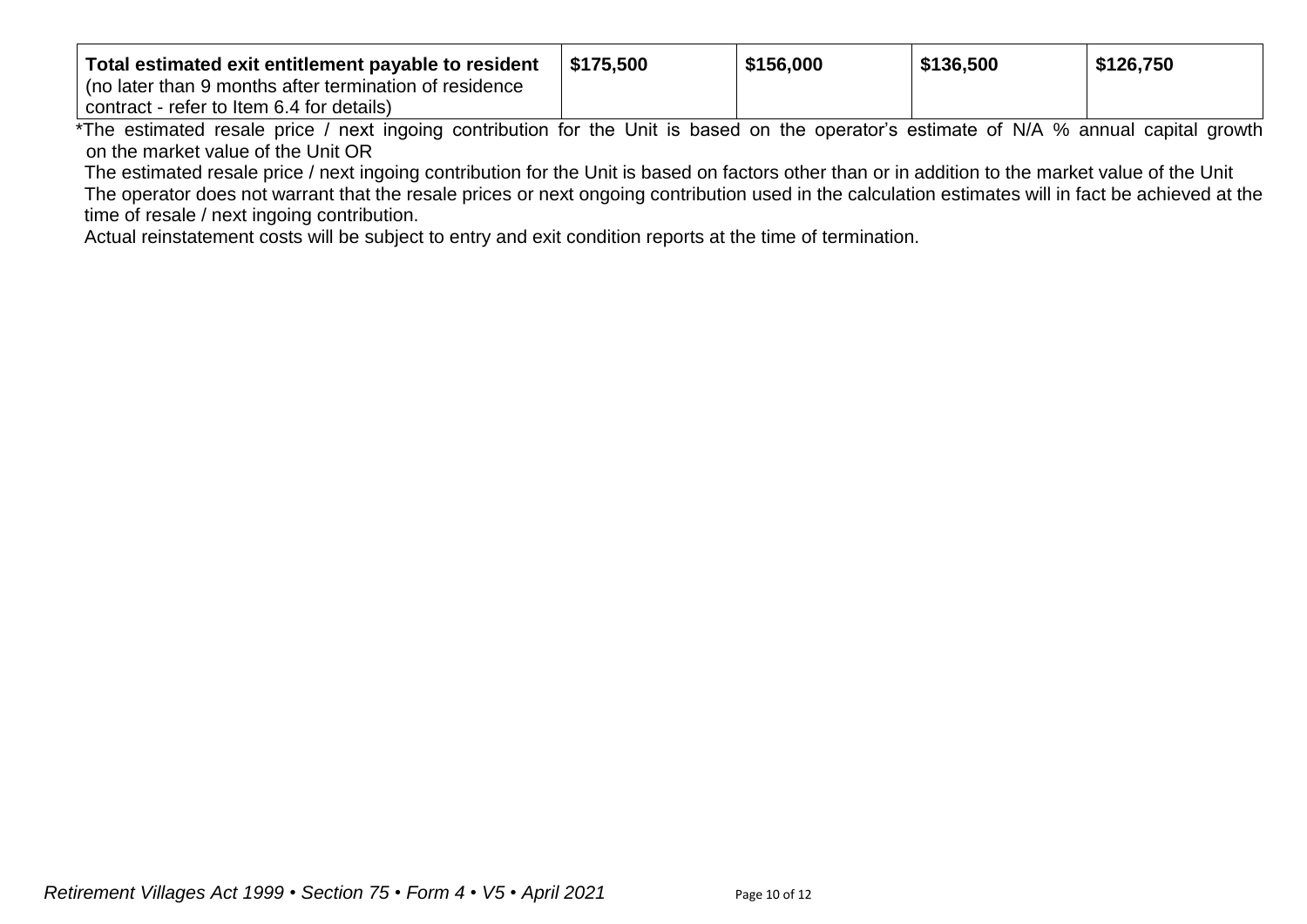#### **Access to documents**

**The following operational documents are held by the retirement village scheme operator and a prospective resident or resident may make a written request to the operator to inspect or take a copy of these documents free of charge. The operator must comply with the request by the date stated by the prospective resident or resident (which must be at least seven days after the request is given).** 

- $\boxtimes$  Certificate of registration for the retirement village scheme
- ☐ Certificate of title or current title search for the retirement village land
- $\boxtimes$  Village site plan
- $\boxtimes$  Plans showing the location, floor plan or dimensions of accommodation units in the village
- ☐ Plans of any units or facilities under construction
- $\Box$  Development or planning approvals for any further development of the village
- □ An approved redevelopment plan for the village under the Retirement Village Act
- □ An approved transition plan for the village
- $\Box$  An approved closure plan for the village
- $\boxtimes$  The annual financial statements and report presented to the previous annual meeting of the retirement village
- $\boxtimes$  Statements of the balance of any capital replacement fund or maintenance reserve fund or general services charges fund (or income and expenditure for general services) at the end of the previous three financial years of the retirement village
- ☐ Statements of the balance of any Body Corporate administrative fund or sinking fund at the end of the previous three years of the retirement village
- $\boxtimes$  Examples of contracts that residents may have to enter into
- $\boxtimes$  Village dispute resolution process
- ☐ Village by-laws
- $\boxtimes$  Village insurance policies and certificates of currency
- $\boxtimes$  A current public information document (PID) continued in effect under section 237I of the Act (this applies to existing residence contracts)

*An example request form containing all the necessary information you must include in your request is attached and is also available on Department of Housing and Public Works website.*

# **Further Information**

If you would like more information, contact the Department of Communities, Housing and Digital Economy on 13 QGOV (13 74 68) or visit our website at **[www.chde.qld.gov.au](http://www.chde.qld.gov.au/)**

#### **General Information**

General information and fact sheets on retirement villages: [www.qld.gov.au/retirementvillages](http://www.qld.gov.au/retirementvillages) For more information on retirement villages and other seniors living options: [www.qld.gov.au/retirementvillages](http://www.qld.gov.au/retirementvillages)

#### **Regulatory Services (Department of Communities, Housing and Digital Economy)**

Regulatory Services administers the *Retirement Villages Act 1999*. This includes investigating complaints and alleged breaches of the Act.

Department of Communities, Housing and Digital Economy GPO Box 690, Brisbane, QLD 4001

Phone: 07 3008 3450

Email: regulatoryservices@hpw.qld.gov.au

Website: [www.chde.qld.gov.au/housing](http://www.chde.qld.gov.au/housing)